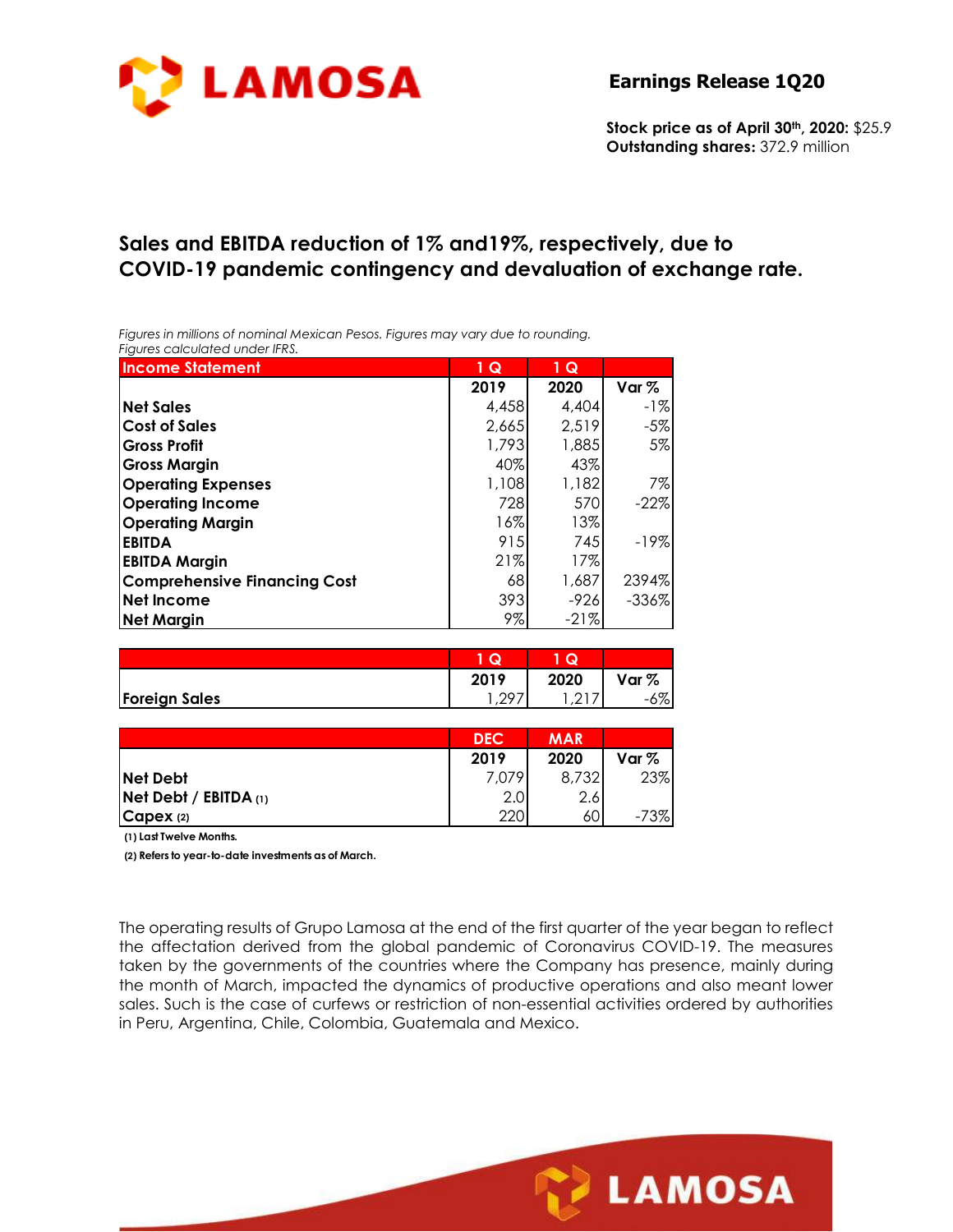

**San Pedro Garza García, Nuevo León, México, April 30th, 2020.** Grupo Lamosa, announces its results related to the first quarter of 2020.

#### *Figures in millions of Mexican Pesos. Figures may vary due to rounding.*

#### **SALES**

Despite the favorable results related to domestic sales, which showed growth of 1%, the company's total sales during the first three months of the year amounted to \$4,404 million pesos, showing a decrease of 1% in relation to sales of \$4,458 million accounted for the same period of 2019.



### **FOREIGN SALES**

Foreign sales during the first quarter of 2020, which include income from subsidiaries abroad and exports made from Mexico, were \$1,217 million pesos, showing a margin to total sales of 28% and a reduction of 6% when compared to \$1,297 million posted during the first quarter of 2019.



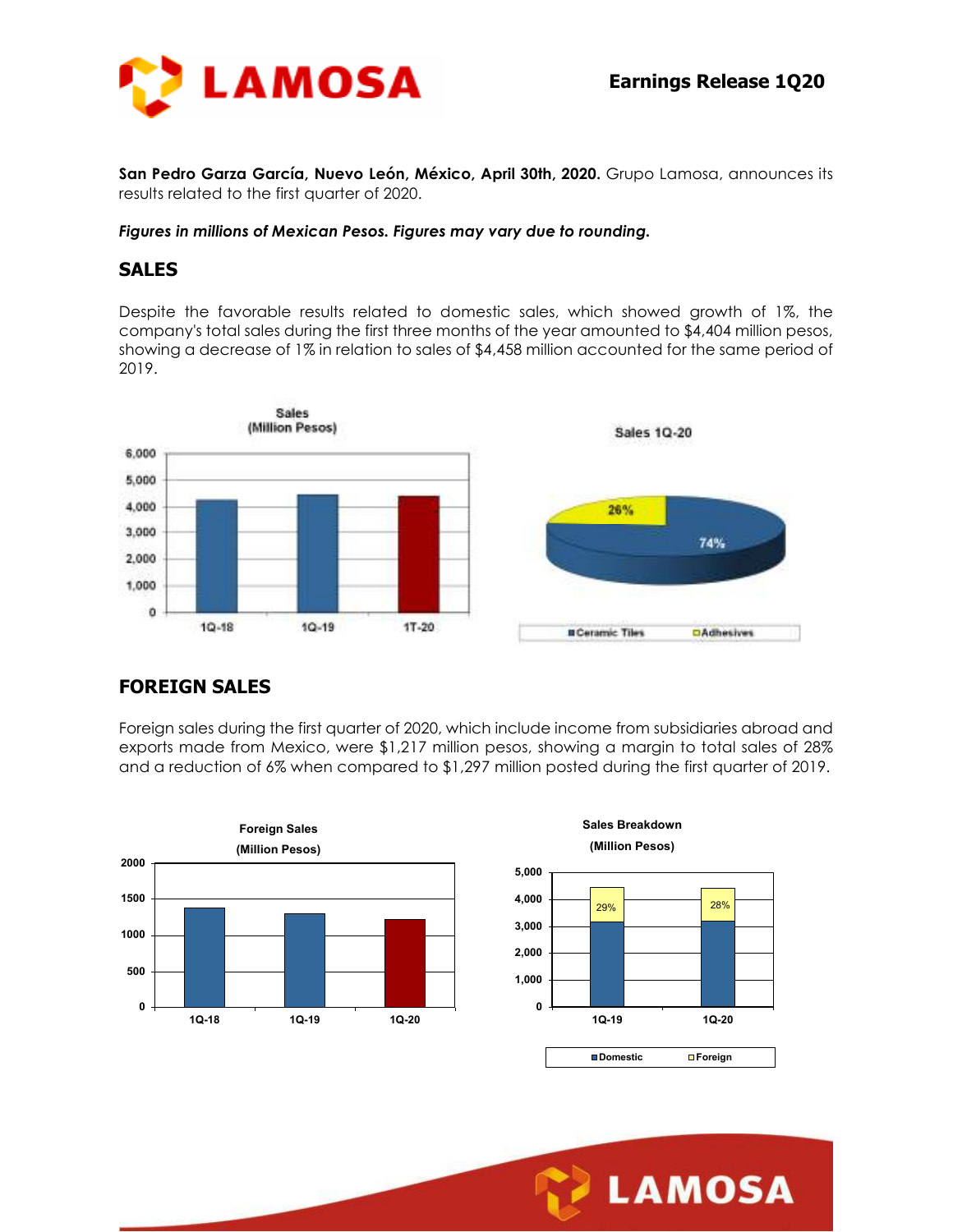

### **PERFORMANCE PER BUSINESS SEGMENT**

|                                | <b>Ceramic Tiles</b> |         | <b>Adhesives</b> |         |         | <b>Total</b> |         |         |            |
|--------------------------------|----------------------|---------|------------------|---------|---------|--------------|---------|---------|------------|
|                                | $1Q-19$              | $1Q-20$ | Var              | $1Q-19$ | $1Q-20$ | <b>Var</b>   | $1Q-19$ | $1Q-20$ | <u>Var</u> |
| <b>Total Sales</b>             | 3.417                | 3,266   |                  | 1.041   | 1,138   |              | 5.402   | 5,388   |            |
| <b>Intersegment Sales</b>      | 0                    | 0       |                  | 0       | 0       |              | $-944$  | $-984$  |            |
| <b>Net Sales</b>               | 3.417                | 3,266   | $-4%$            | 1.041   | 1,138   | 9%           | 4,458   | 4.404   | $-1%$      |
| <b>EBIT</b>                    | 499                  | 400     | $-20%$           | 240     | 248     | 3%           | 728     | 570     | $-22%$     |
| Dep. Amort. & Asset Impairment | 161                  | 145     | $-10%$           | 12      | 14      | 16%          | 187     | 175     | $-7%$      |
| <b>EBITDA</b>                  | 660                  | 545     | $-17%$           | 252     | 262     | 4%           | 915     | 745     | $-19%$     |
| %                              | 19%                  | 17%     |                  | 24%     | 23%     |              | 21%     | 17%     |            |

## **CERAMIC TILE BUSINESS**

The results of Floor and Wall Tile business were the most negatively impacted given the presence it has throughout the Americas. Its sales during the first quarter of the year ascended to \$3,266 million pesos, a figure that represented 74% of total sales and a 4% reduction in relation to sales of \$3,417 million recorded during the same period of 2019.

#### **ADHESIVES BUSINESS**

The Adhesives business recorded accumulated revenues of \$1,138 million pesos during the first three months of the year, a figure that represented 26% of total sales and an increase of 9% when compared to sales of \$1,041 million during the same period of the last year.

### **OPERATING INCOME**

The operating income during the first three months of the year was \$570 million pesos, showing a 13% margin to total sales and a reduction of 22% when compared to \$728 million recorded during the first quarter of 2019. It is worth to mention that the extraordinary devaluation of 25% of the peso against the US dollar at the end of the first quarter of the year impacted the operating results by \$147 million pesos, corresponding to an operating exchange loss according to International Financial Reporting Standards derived from production inputs denominated in dollars.

The company's Ebitda was \$745 million pesos during the first quarter of the year, representing a 17% margin to total sales and a reduction of 19% when compared to Ebitda of \$915 million posted during the same period of the previous year.

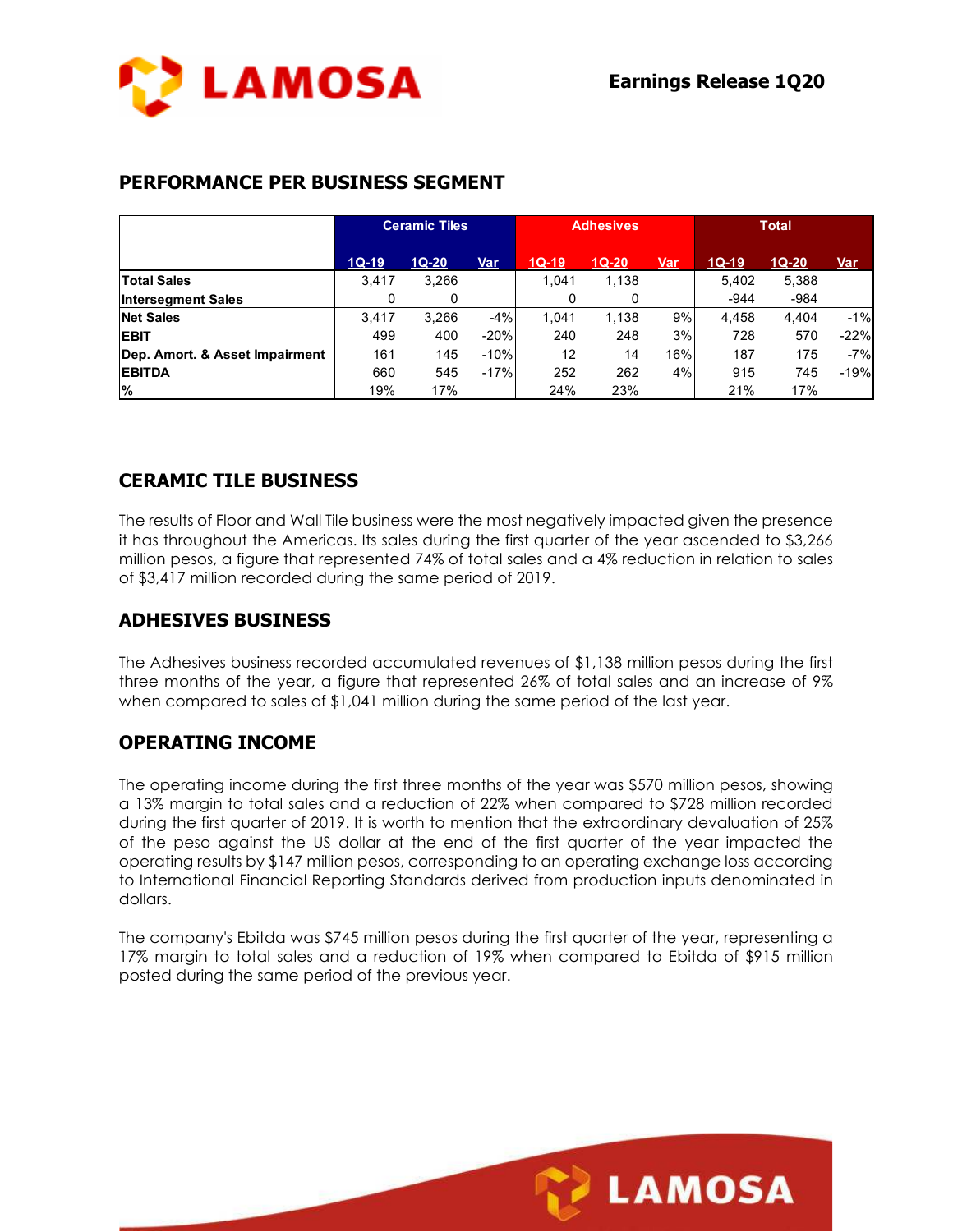

### **NET INCOME**

Notwithstanding the 30% reduction in the net financial expense, as a consequence of the debt refinancing in 2019 with a lower financial cost; the comprehensive financing result during the first quarter of the year increased \$1,620 million pesos, going from \$68 million at the end of the first quarter of 2019 to \$1,687 million at the end of the first quarter of this year. This increase is explained by the devaluation of the peso afore-mentioned, which implied an exchange loss during the first quarter of the year of \$ 1,589 million pesos, compared to an exchange gain of \$ 77 million recorded at the end of the first quarter of 2019.

The significant increase in the comprehensive financing result meant the generation of a net loss during the first three months of the year of \$926 million pesos, representing a reduction of 336% when compared to the net profit of \$393 million recorded at the end of the first quarter from the previous year.



| <b>Net Comprehensive Financing Cost</b>   |         |         |         |
|-------------------------------------------|---------|---------|---------|
|                                           | $10-19$ | $10-20$ | VAR     |
| <b>NET FINANCIAL EXPENSE &amp; OTHERS</b> | 144     | 98      | $-32\%$ |
| <b>EXCHANGE (GAIN) LOSS</b>               | 77'     | 1.589   | -2177%  |
|                                           | 68      | 1.687   | 2394%   |